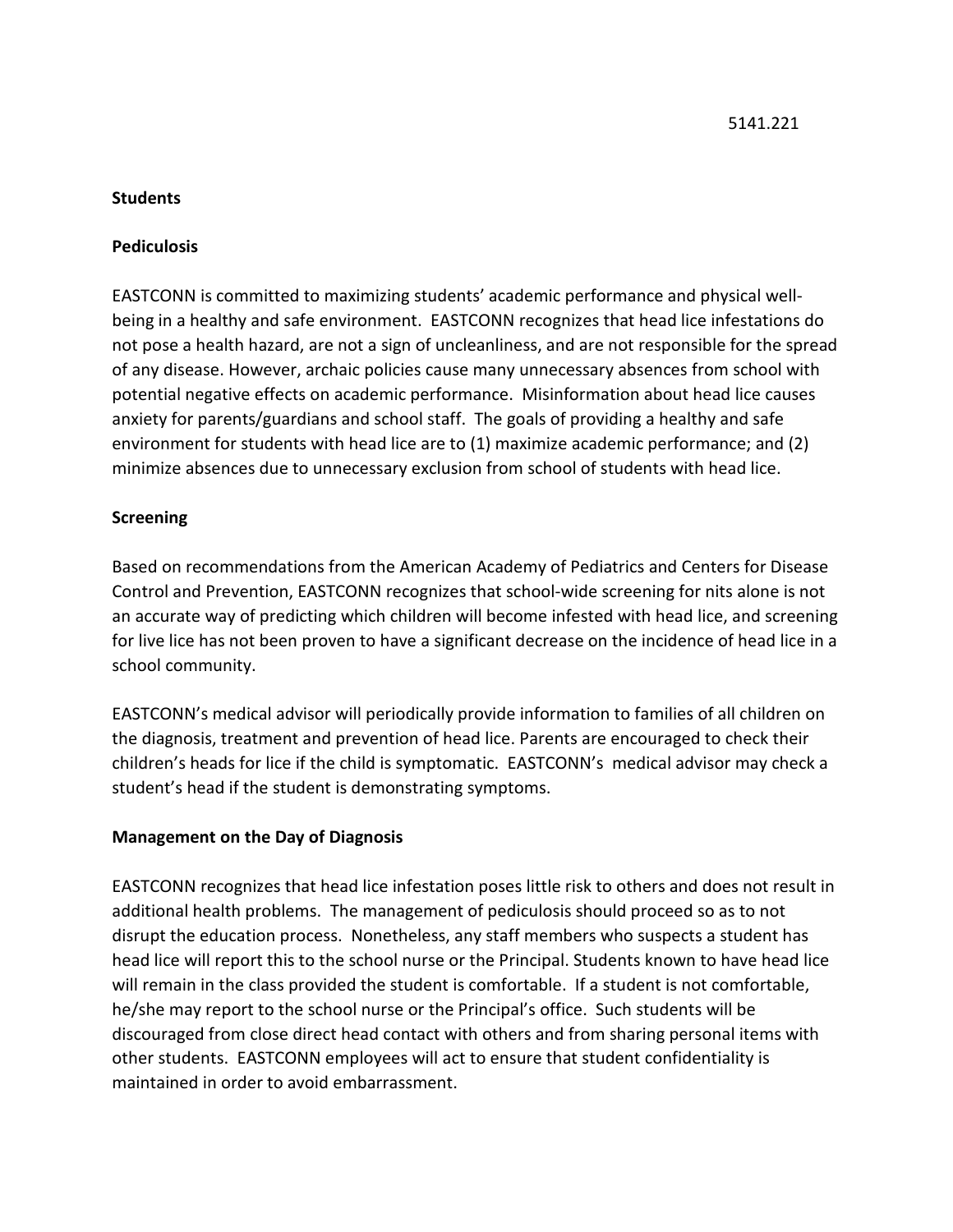The Principal or the school nurse will notify the parent/guardian by telephone or other available means if their child is found to have head lice. Verbal and written instructions for treatment will be given to the family of each identified student. Based upon the school nurse's recommendation, other children who were most likely to have had direct head-to-head contact with the assessed child may be screened for head lice.

Policy Adopted: November 23, 2021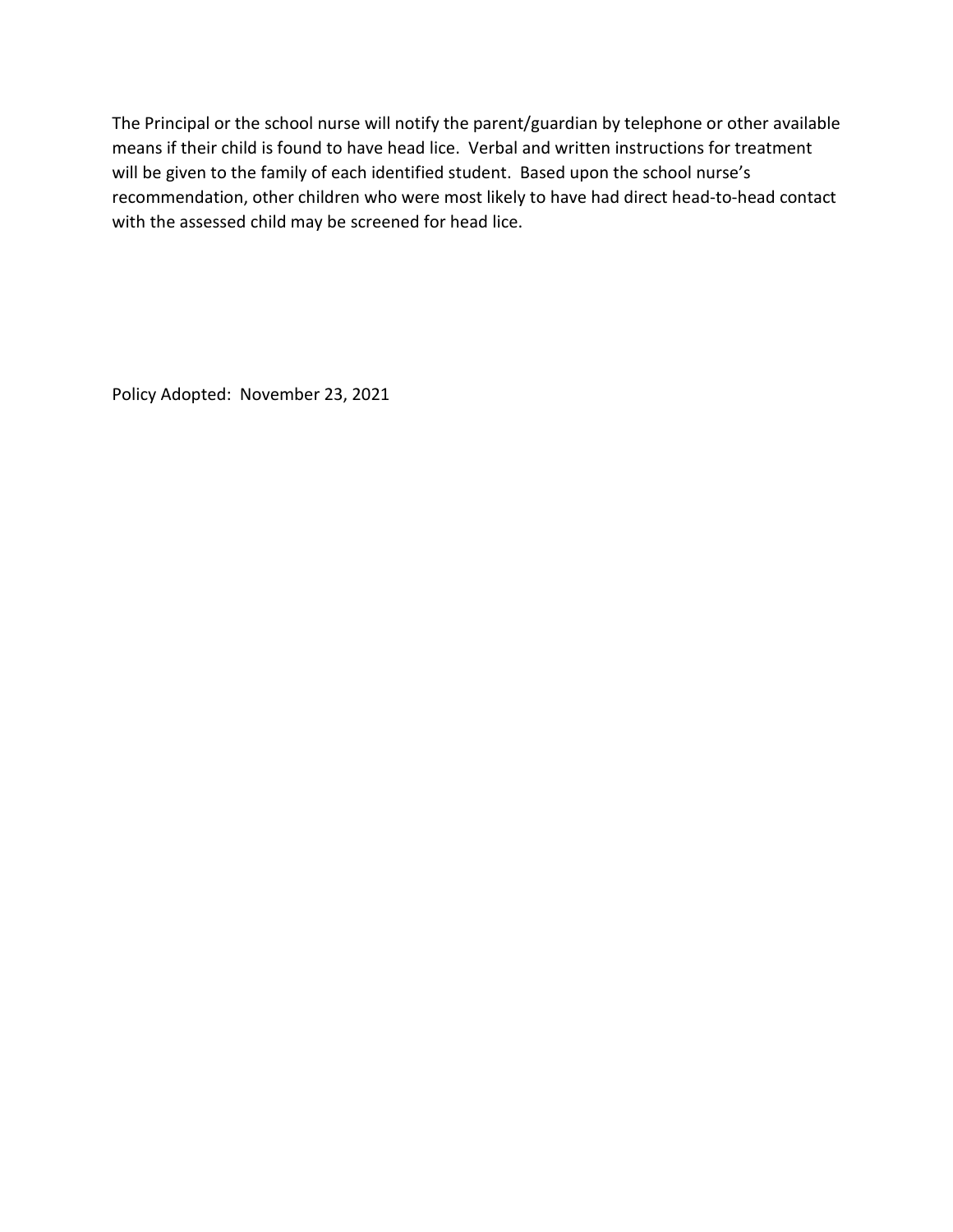## **5141.221 Appendix**

#### **Connecticut Department of Public Health: head Lice – Fact Sheet**

#### **1. What are head lice?**

*Head lice are blood sucking parasites. They area approximately the size of a sesame seed, 1-2mm. They do not have wings and, therefore, cannot fly. They also do not jump. They do, however, move quickly. The eggs of the louse, which are called "nits", are teardrop shaped and approximately half the size of the adult louse. The nits are attached to the hair shaft with a waterproof, cement-like substance from the adult female. Thus, nits cannot be simply washed or brushed out of the hair.*

### **2. Who can get head lice?**

*Anyone who comes in contact with louse infested items can get head lice. Some people think lice become established on persons who are unclean. This is not true. Frequent bathing will neither prevent head lice nor eliminate an infestation once it has become established.*

### **3. How are head lice spread?**

*Head lice are usually transmitted through close personal contact with another infested individual or through use of common combs, brushes, and other grooming aids; through sharing hats, caps, and coats; or through co-mingling of these items at the homes of friends, at school, at church, or other public places.*

### **4. What are symptoms of head lice?**

*The major symptoms of head lice is itching, which is due to the presence of salivary fluid produced by the insect as it feeds.*

### **5. How do you eliminate head lice?**

*Treatment is directed at the infested individual and his personal articles (e.g., caps, combs, brushes, towels and bedding). Fumigation or use of insecticides in the home, school, or school buses is not recommended.*

### **A. Individual Treatment**

*Individual treatment usually requires using an over-the-counter (OTC) or prescription medication and a nit (head lice egg) comb.*

*Warning: Do not use a crème rinse or combination shampoo/conditioner before using lice medicine. Do not re-wash hair for 1-2 days after treatment*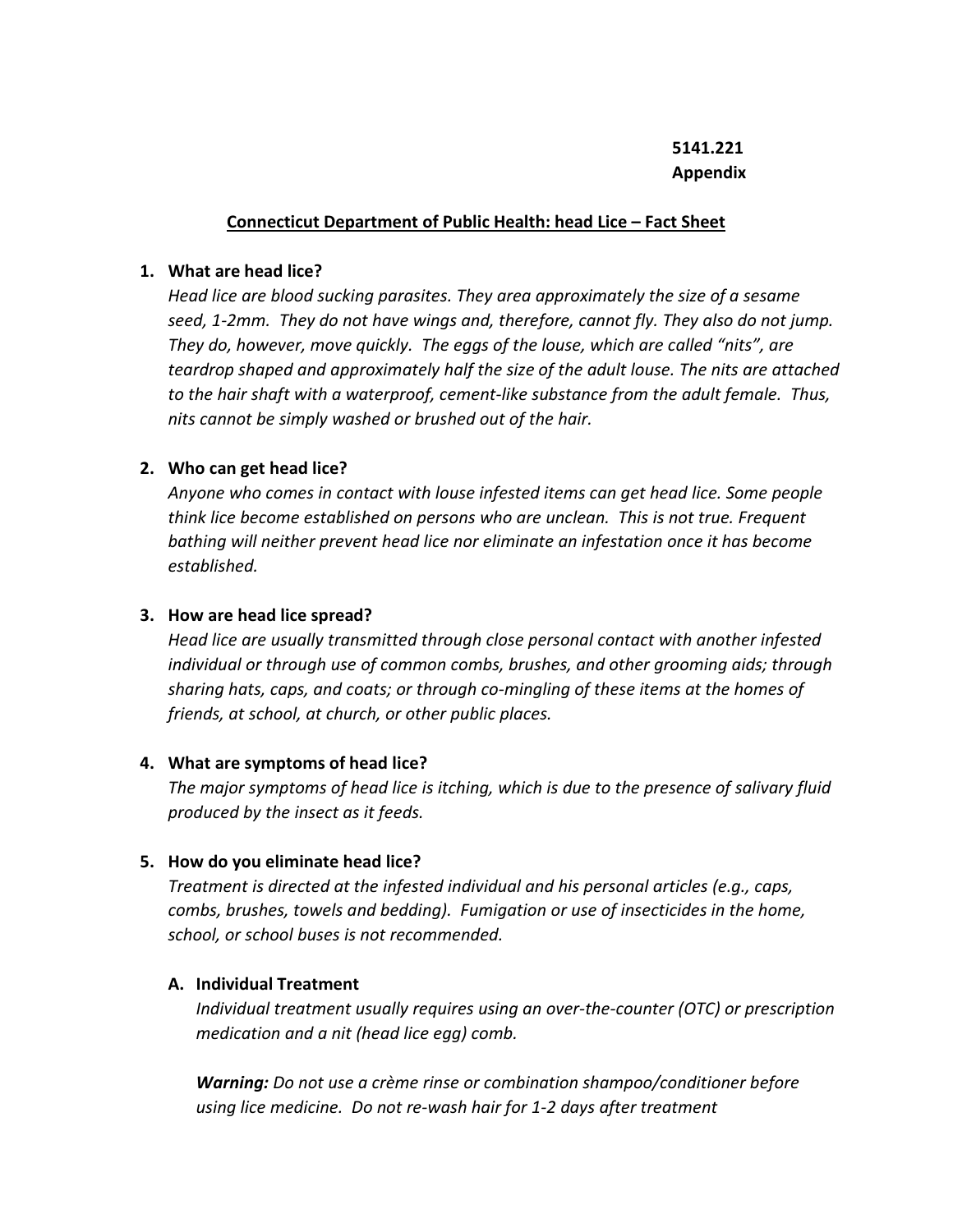*Follow these treatment steps:*

- *Before application of the OTC or prescription treatment, remove all clothing from the waist up.*
- *Apply the lice medicine according to label instructions. If your child has hair longer than shoulder length, you may need to use two bottles. It is important to pay special attention to instructions on the bottle regarding how long the medication should be left on and whether rinsing the hair is recommended after treatment.*
- *After treatment, have the infected person put on clean clothing.*
- *Nit combs, often found in lice medicine packages, should be used to comb nits and lice from the hair shaft. Many flea combs made for cats and dogs are also effective.*
- *After treatment, check the hair every 2-3 days and comb with a nit comp to remove nits and lice as necessary. Continue to check for 2-3 weeks until you are sure all lice and nits are gone.*
- *If an OTC medicine was used, retreat in 7-10 days. If the prescription drug malathion was used, retreat in 7-10 days only if crawling bugs are found.*

## **B. Decontamination of Personal Articles and Environment**

*Treat the household***:** *If head lice fall off of a person and cannot feed, they will not survive very long. It is not necessary to spend a lot of time or money on housecleaning activities. You can help avoid re-infestation by lice that may have recently fallen off the hair or crawled onto clothing or furniture by following these steps.*

- *1. To kill lice and nits, all washable clothing and bed lines that the infested person wore or used during the 2 days before treatment should be machine washed in hot water (1300F). After the hot wash, the laundry should be dried at high heat for at least 20 minutes.*
- *2. For clothing that is not washable, have it dry cleaned (e.g. coats, hats, scarves).*
- *3. All clothing, stuffed animals, comforters, etc that cannot be washed or dry cleaned can be stored for 2 weeks in a plastic bag this is sealed with tape.*
- *4. Combs and brushes can be soaked for 1 hour in rubbing alcohol, Lysol\*, or wash with sap and hot (130F) water.*
- *5. Vacuum the floor and furniture. There is a small risk of getting re-infested from a louse that has fallen onto the carpet or onto a sofa. Vacuum the places where the infested person usually sits or lays, spending a lot of time on this is not*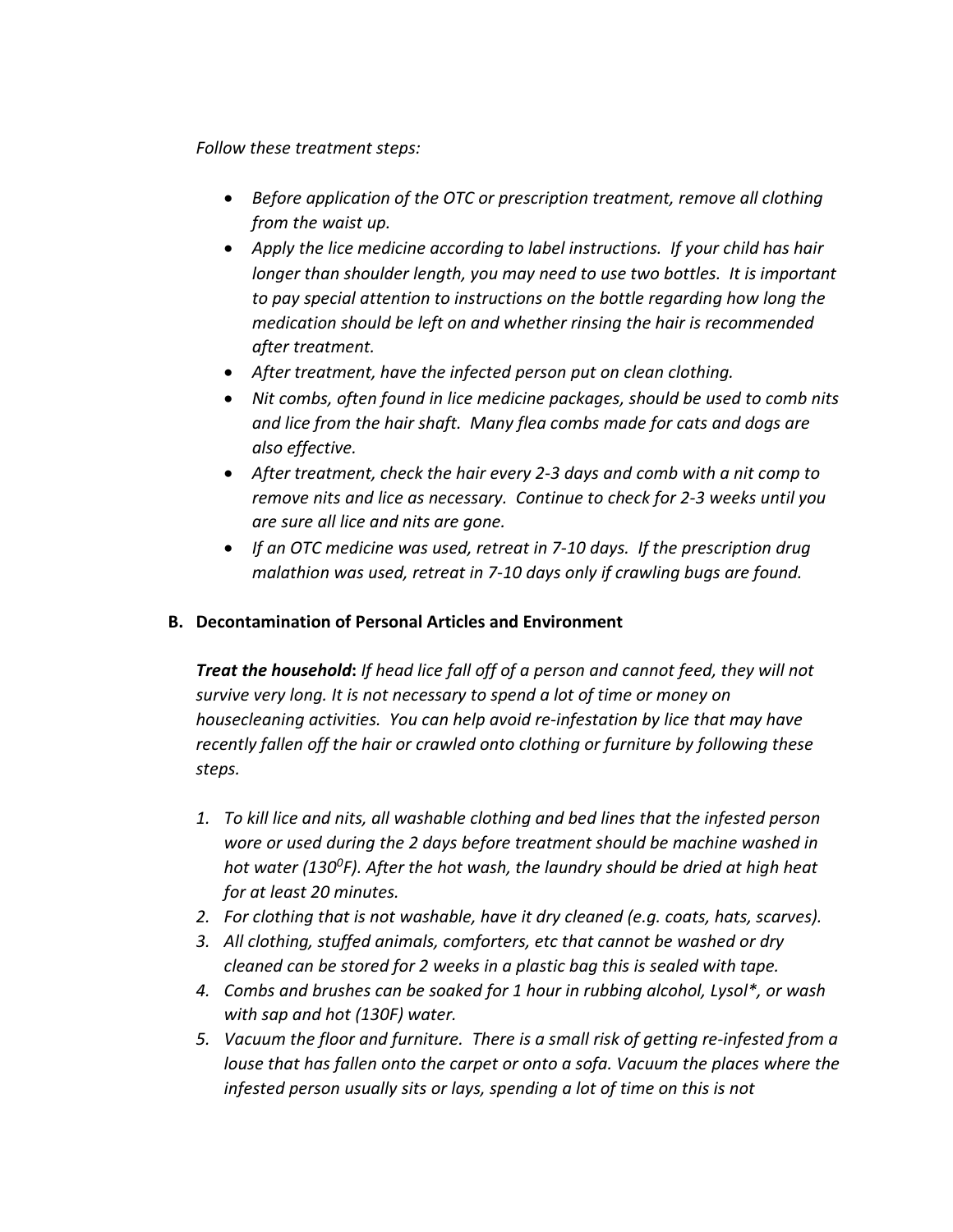*necessary./do not use fumigant sprays; they can be toxic if inhaled or absorbed through the skin.*

*\*Lysol is a registered trademark. The mention of this product does not constitute an endorsement by the CT Department of Health.*

## *C***. Prevent Re-infestation**

*The most common way to spread lice is through direct head-to-head contact. It is less likely for lice to spread by crawling onto clothing or belongings. To control head lice outbreaks in a community, school or camp setting, children can be taught to avoid activities that are likely to spread lice.*

- *1. Avoid head-to-head contact during play at school and at home (on a playground, sleep over party, camp, sports outing).*
- *2. Do not share any items that may have had contact with someone else's head (e.g., hats, scarves, hair ribbons, coats, sports uniforms).*
- *3. Do not share combs, brushes, or towels.*
- *4. If you are aware that someone has a lice infestation, do not lie on beds, couches, pillows, carpets, or stuffed animals that the infested person may have had contact with.*

*This fact sheet is for informational purposes only. It should not be used for self-diagnosis or as a substitute for consultation with a health care provider. If you think that you may have this infection, or have questions about the disease described above, you should consult your health care provider.*

*For additional information on this disease, visit the Centers for Disease Control and Prevention Website.*

Policy Adopted: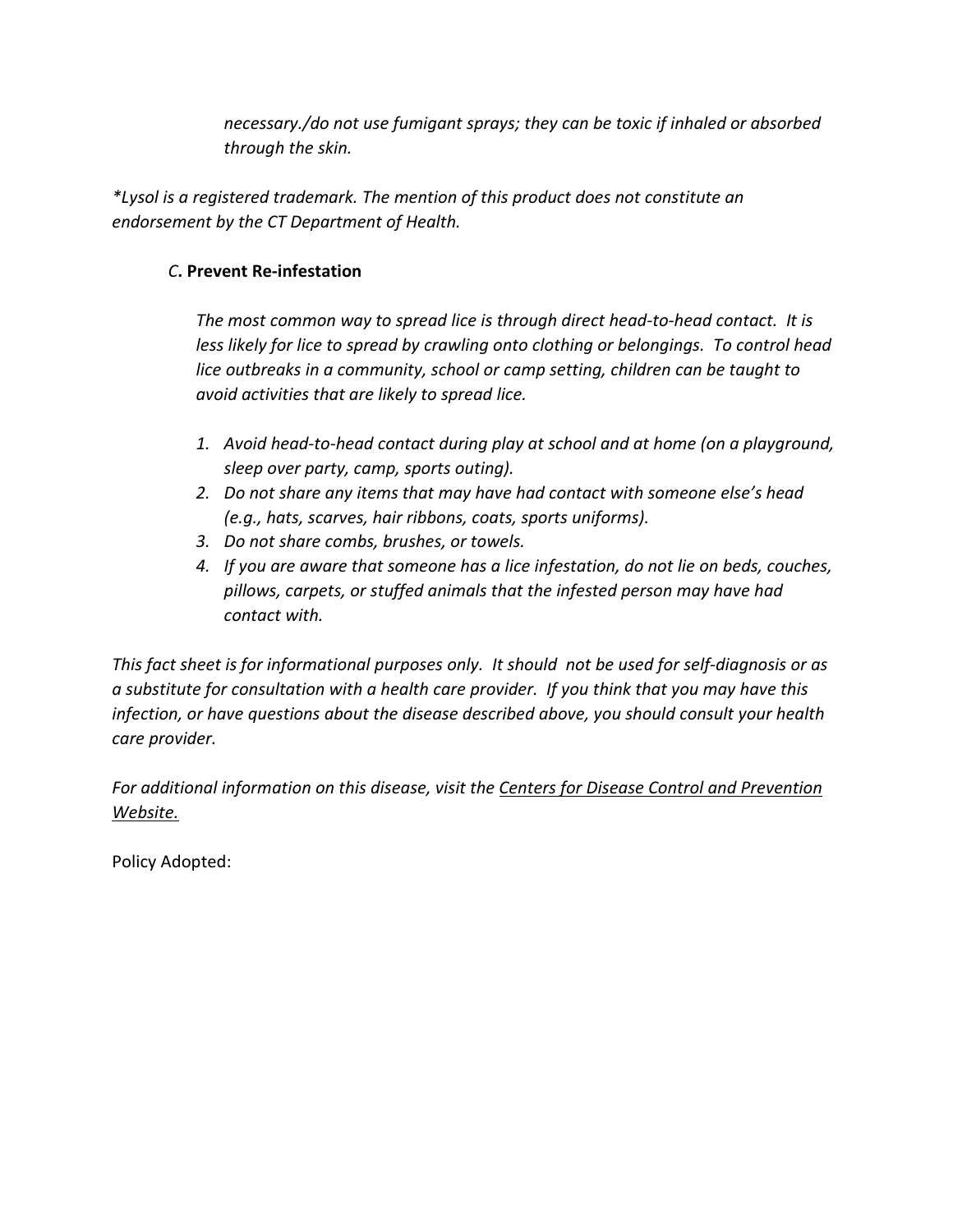# 5141.221 Form #1

## SAMPLE LETTER FOR NOTIFICATION OF PEDICULOSIS IN SCHOOL (to be typed on individual school letterhead)

To All Parents:

This week a few cases of PEDICULOSIS or HEAD LICE have appeared on our school. Pediculosis is often a fact of life for school-aged children. While inconvenient, head lice causes no medical harm and can be effectively treated. Head lice are not a health hazard or a sign of poor hygiene. In contract, to body lice, head lice are not responsible for the spread of any disease. Therefore, no healthy child should be excluded from or miss school because of head lice.

Pediculosis usually is transmitted from one infected child to another by direct contact with the hair. Personal items like combs, brushes, towels, and bedding are other frequent sources of infestation. Clothing, such as hats, ribbons, scarves, topcoats, and sweaters, provide excellent transportation from one individual to another.

Students at school have had their hair checked by the school nurse or nurse's aide. It would, however, be helpful if you also check your child's hair. Although the lice are difficult to see, you can identify them by a close inspection, possibly aided by a hand lens, which may reveal small, ivory colored eggs attached to individual hairs. In checking the scalp, pay particular attention to the back of the head and the area behind the ears. Another telltale sign is a persistent itch of the scalp, often accompanied by infected scratch marks or what appears to be a rash.

If you find anything in your child's hair that looks suspicious to you, please call your physician or the school nurse for consultation. Although there are over the counter shampoos, we would advise you to contact your physician and consider a prescription shampoo that appears to be the most effective in controlling head nits and lice. This is being suggested not only to protect your child but also the other students in the building. If you wish to learn more about pediculosis there is literature regarding pediculosis available at the school.

Once again, I want to strongly stress that pediculosis is a common occurrence in any school system and the few cases that we currently have are under control. I thank you for your cooperation, and if you have any questions or concerns contact the school nurse,

at the the school.

Sincerely,